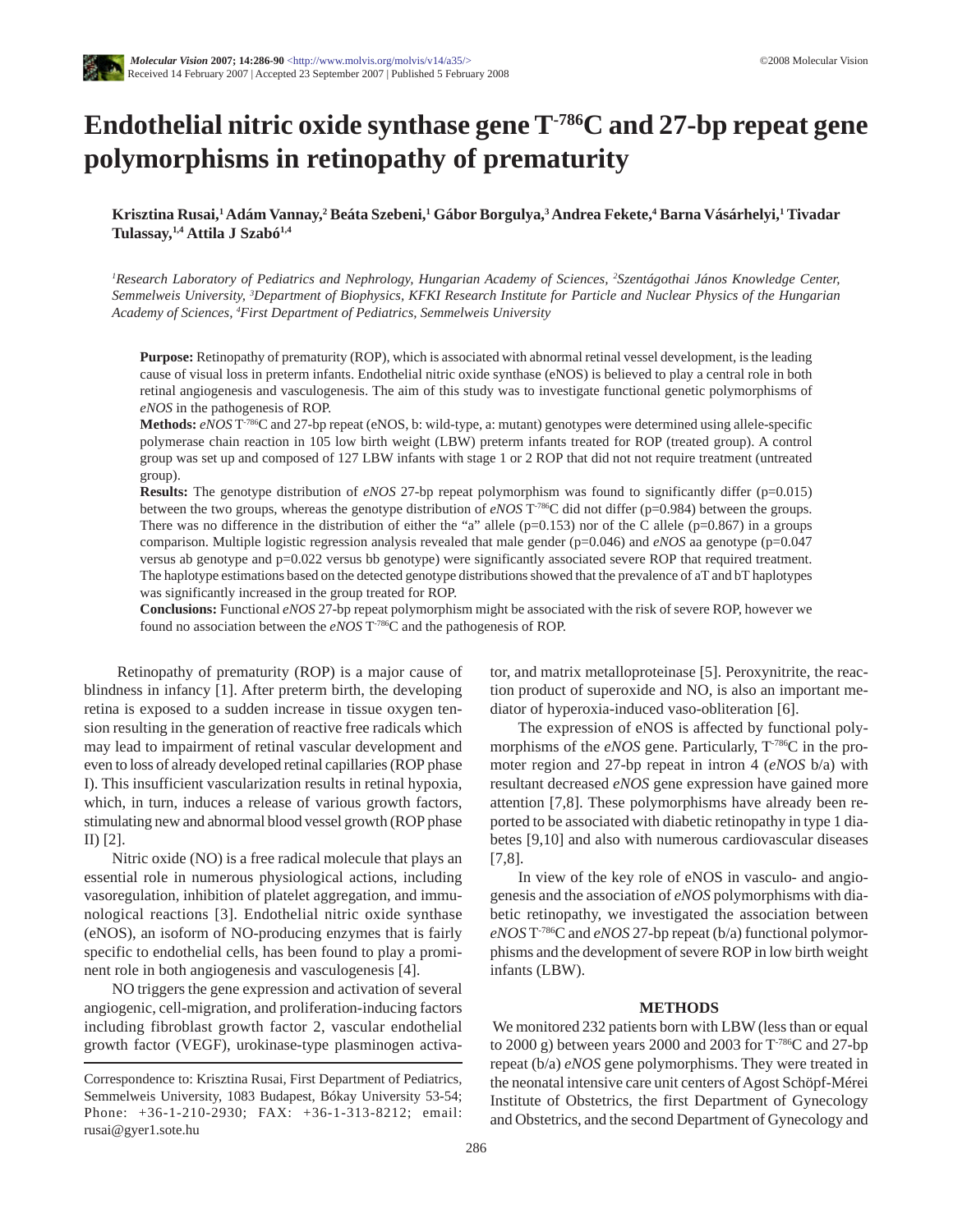Obstetrics, Semmelweis University, Budapest. All infants enrolled in the study were of Caucasian race. An independent university ethical committee approved our retrospective study (licence No: 16/2003). The research followed the tenets of the Declaration of Helsinki, and informed consent was obtained from the parents to collect blood samples from their children for diagnostic and scientific purposes.

All infants underwent ophthalmologic examination. Maximun ROP stage was assessed and therapy was decided after consultation with two out of the three available neonatal ophthalmologists. The patients were divided into two groups based on requirement for ROP treatment. The first group consisted of 105 infants who had been treated with laser or cryotherapy due to ROP stage 2+ or 5. The mean gestational age was  $28\pm2.5$  weeks and mean birth weight was  $1150\pm360$  g (treated group).

The second group enrolled 127 preterm LBW infants with ROP stage 1 or 2 who did not require cryotherapy/photocoagulation. The mean gestational age was 30.5±3.5 weeks and birth weight was 1300±400 g (untreated group).

DNA for genotyping was extracted from filter papers with an extracting agent (Chelex®; BioRad, Munich, Germany) according to the manufacturers' instructions. *eNOS* T-786C SNP was detected using a procedure described by Nasreen et al [11]. A 27-bp repeat polymorphism was determined using allele-specific PCR with the following conditions: 30 s at 94 °C (denaturing), 60 s at 60 °C (annealing), and 30 s at 72 °C (extension) for 40 cycles. Primer pairs are summarized in Table 1. PCR products were separated on 2.5% agarose gels and visualized under ultraviolet illumination. By the genotyping of *eNOS* T-786C, the C and T alleles gave a 176 and 250-bp product, respectively, with a 387-bp common product. PCR amplification of *eNOS* 27-bp repeat polymorphism resulted in a product length of 407-bp (b allele) and of 380-bp (a allele, Figure 1).

Harlequin software was used to assess Hardy-Weinberg equilibrium of *eNOS* T-786C and *eNOS* 27-bp repeat polymor-



Figure 1. Two represetative pictures of eNOS genotyping. The two pictures show typical results of the allele-specific PCR reactions for *eNOS* 27-bp repeat (**A**) and *eNOS* T-786C (**B**) polymorphisms.

phisms. The statistical difference, allele frequencies and haplotype distributions among the groups were compared using the chi-square test. Continuous clinical data were compared with Student's t-test. Logistic regression analysis was used to assess the association between the need for cryotherapy/photocoagulation and *eNOS* genotypes. The association was adjusted for proven risk factors of ROP [12]: gestational age, days on supplemental oxygen therapy, and their interaction. We perfomed our statistical calculations with the R system [13], using its MASS [14] package.

#### **RESULTS**

Our study enrolled 127 preterm LBW infants with stage 1 or stage 2 ROP who did not require treatment and 105 preterm infants whose ROP required therapy. We assessed their genotypes for the *eNOS* T-786C and *eNOS* 27-bp repeat polymorphisms.

The clinical characteristics of the patients are shown in Table 2. Both assessed genotypes were in linkage disequilibrium and in Hardy-Weinberg equilibrium, irrespective of ROP treatment.

Analysis of genotype distributions revealed that the genotype distribution of *eNOS* 27-bp repeat polymorphism was significantly different in the treated group  $(p=0.015)$ . There was no difference in the genotype distribution of *eNOS* T-786C polymorphism compared to the untreated group (p=0.984; Table 3).

A comparison of the allele frequencies revealed no significant difference in the allele distributions of *eNOS* 27-bp

| TABLE 1. PRIMER PAIRS USED FOR ALLELE-SPECIFIC POLYMERASE |
|-----------------------------------------------------------|
| <b>CHAIN REACTION ANALYSIS</b>                            |

| Gene                         | Primer $(5'-3')$                                          |
|------------------------------|-----------------------------------------------------------|
| $eNOS$ $T^{-786}C$           | F: T: CATCAAGCTCTTCCCTGTCT<br>R: TO: AGGCCCAGCAAGGATGTAGT |
|                              | F: C: GGCAGAGGCAGGGTCAGACG<br>R: CO: TTTCTCCAGCCCCTCAGATG |
| eNOS 27-bp<br>repeat $(b/a)$ | F: TGGGGGAGATCCTTGCCTTTTC<br>R: TGAGGGGCTGCACTGGACTGG     |

Artificially introduced mismatches in the primer sequences are noted in red.

#### **TABLE 2. PATIENT CLINICAL DATA**

| Clinical<br>characteristics | Infants not<br>treated for ROP | Infants treated<br>for ROP | p values |
|-----------------------------|--------------------------------|----------------------------|----------|
|                             |                                |                            |          |
| Number of patients          | 127                            | 105                        |          |
| Males/Females (N)           | 60/67                          | 67/38                      | 0.0168   |
| Gestational age             |                                |                            |          |
| at birth (weeks)            | $30.5 + 3.5$                   | $28.4 + 2.5$               | 0.0001   |
| Birth weight (grams)        | 1300±400                       | $1150 \pm 360$             | 0.003    |
| Days on supplemental        | $(0-47)$                       | $15(0-92)$                 | 0.0001   |
| oxygen therapy              |                                |                            |          |

Gestational age and infant birth weight are shown as mean±SD. The mean and range are provided for days on, supplemental oxygen therapy. In the table, ROP represents retinopathy of prematurity.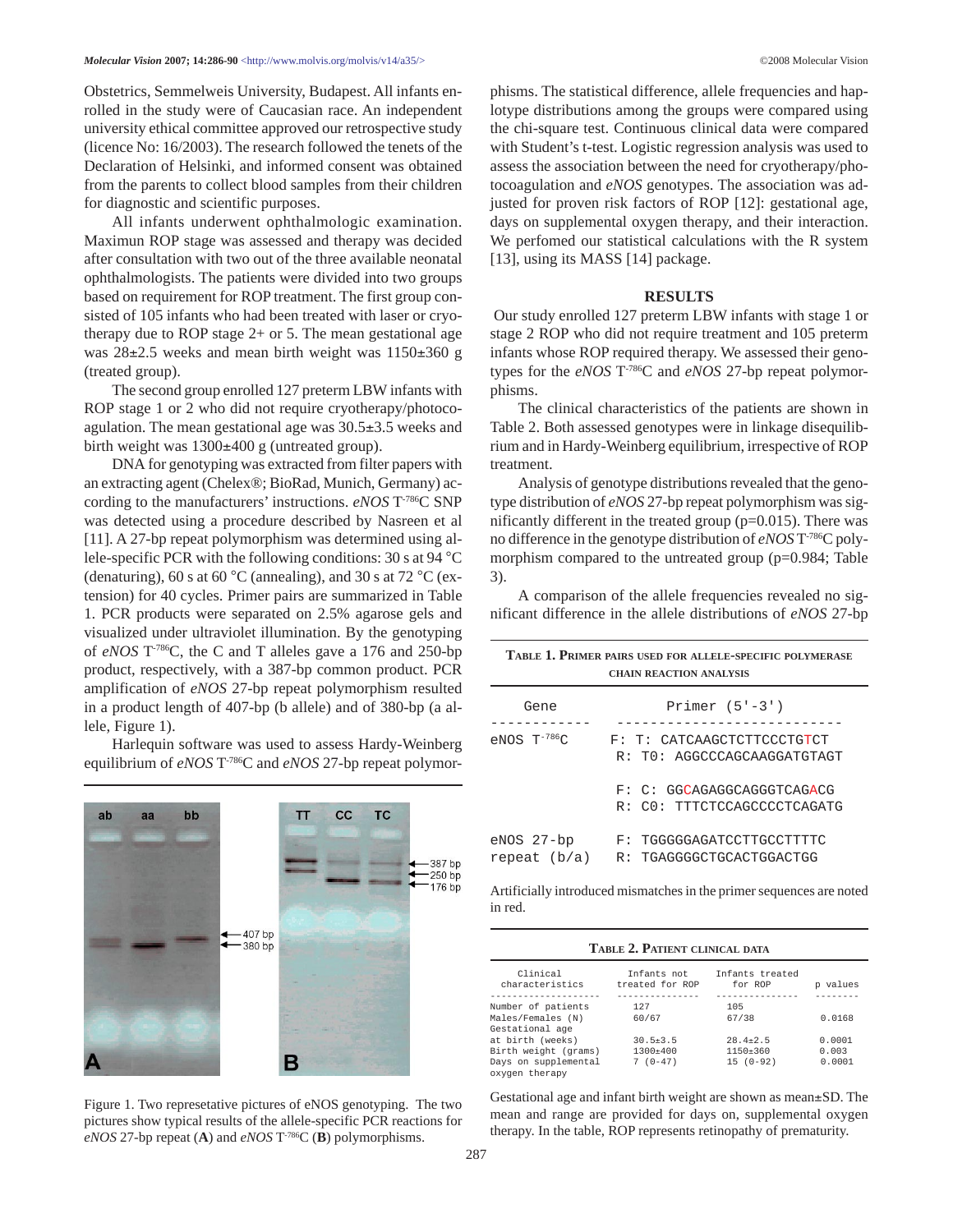repeat "a" and *eNOS* -786C between the two groups (p=0.153 and p=0.867, respectively; Table 4).

Multiple logistic regression was performed to analyze the relevance of selected parameters (gender, gestational age, time on oxygen therapy and the interaction of gestational age and length of oxygen therapy, and genotypes of *eNOS* 27-bp repeat polymorphism). Results are shown in Table 5. We found that *eNOS* aa genotype and male gender were significant predictors of the onset of ROP requiring treatment among preterm infants (p=0.047 versus ab genotype and p=0.022 versus bb genotype and p=0.046 versus females).

Based on the genotype distributions, we estimated and compared four haplotypes between the treated and untreated groups. We found that *eNOS* aT and bT haplotypes were significantly increased in the infants treated for ROP compared to the untreated group  $(p=0.0001$  and  $p=0.0036$ , respectively; Table 6).

### **DISCUSSION**

Several studies have investigated the role of eNOS in connection with ophthalmologic diseases [9,10,15-20]. Different *eNOS* polymorphisms in association with diabetic retinopathy (DR) have been studied extensively. The data are, however, controversial [9,10,18-20]. De Syllos et al. found no association between *eNOS* T-786C and Glu298Asp polymorphisms and DR [9]. These results were confirmed by Awata et al. [18]. Yet, a study by Taverna et al. demonstrated that *eNOS* T-786C did indeed affect the onset pattern of DR [19]. However, *eNOS*

## **TABLE 3. GENOTYPE DISTRIBUTION OF** *ENOS* **27-BP REPEAT AND** *ENOS* **T-786C POLYMORPHISMS TWO GROUPS OF INFANTS WITH RETINOPATHY OF PREMATURITY**

| Gene/region   | Genotype | Infants not<br>treated for<br>$ROP (n=127)$ | Infants treated<br>for ROP<br>$(n=105)$ | Odds ratio<br>(95% CI) | p values |
|---------------|----------|---------------------------------------------|-----------------------------------------|------------------------|----------|
|               |          |                                             |                                         | ------                 |          |
| eNOS 27-bp    | bb       | 90                                          | 60                                      | $1.82(1.14-2.91)$      | 0.015    |
| repeat (b/a)  | ab       | 36                                          | 39                                      |                        |          |
|               | aa       |                                             | 6                                       |                        |          |
| $eNOS T-786C$ | TT       | 55                                          | 47                                      | $0.95(0.64-1.40)$      | 0.984    |
|               | TC       | 60                                          | 79                                      |                        |          |
|               | CC       | 12                                          | 9                                       |                        |          |

The chi2 test was used to compare genotype distribution of the different polymorphisms between infants with stage 1 or 2 retinopathy of prematurity (ROP) that was not severe enough to be treated and infants whose severe ROP required treatment. Data are given as the number of patients.

#### **TABLE 4. ALLELE DISTRIBUTION OF** *ENOS* **27-BP REPEAT AND** *ENOS* **T-786C POLYMORPHISMS IN TWO GROUPS OF INFANTS WITH RETINOPA-THY OF PREMATURITY**

|                            |        | Infants not<br>treated for | <b>Tnfants</b><br>treated | Odds ratio        |          |
|----------------------------|--------|----------------------------|---------------------------|-------------------|----------|
| Gene/region                | Allele | ROP (§)                    | for $ROP(§)$              | (95% CI)          | p values |
|                            |        |                            |                           |                   |          |
| eNOS 27-bp<br>repeat (b/a) | b a    | 85% 15%                    | 76% 24%                   | $1.79(0.87-3.66)$ | 0.153    |
| $eNOS T^{-786}C$           | тc     | 67% 33%                    | 68% 32%                   | $0.95(0.64-1.40)$ | 0.867    |

The chi2 test was used to compare allele distribution of each polymorphism between the infants whose retinopathy of prematurity (ROP) did not require treatment and infants whose ROP was treated. The frequencies of alleles are given as percentages.

27-bp repeat polymorphism was not found to be associated with DR in either of the studies [18,20].

This is the first study to investigate the relevance of functional *eNOS* T-786C and 27-bp repeat polymorphisms in the pathogenesis of ROP. We found that the genotype distribution of *eNOS* 27-bp repeat was significantly different between the study groups; however there was no difference in the frequency of the "a" allele. Using multiple logistic regression analysis *eNOS* aa genotype was proved to be associated with the onset of ROP requiring treatment. The association was adjusted for ROP risk factors such as gender, gestational age and time on oxygen therapy and for the interaction of gestational age and time on oxygen therapy. We found a significant difference in the birth weight between the two study groups as well, but because there was a strong correlation between the gestational age and birth weight (0.9), we made no adjustment for birth weight.

There was no significant difference in the genotype distribution of *eNOS* T-786C polymorphism nor in the frequency of -786C allele between the treated and untreated groups.

Haplotype estimations revealed that prevalence of aT and bT haplotypes was significantly higher in the treated group.

During the first phase of ROP, exposure of the developing retina to relative hyperoxia results in vaso-obliteration in which peroxynitrite, the reaction product of superoxide and NO, has a central role [16].

| TABLE 5. TRESULTS OF MULTIPLE REGRESSION ANALYSIS |            |                        |          |  |  |
|---------------------------------------------------|------------|------------------------|----------|--|--|
|                                                   | Odds ratio |                        |          |  |  |
| Variable                                          |            | $(95\% CI)$            | p values |  |  |
| Male                                              |            | $1.87(1.26-4.15)$      | 0.046    |  |  |
| Gestational age                                   |            | $0.87$ $(0.71 - 1.02)$ | 0.071    |  |  |
| Length of oxygen<br>therapy                       |            | $1.20(0.99-1.40)$      | 0.082    |  |  |
| Gestational age:<br>length of oxygen<br>therapy   |            | $0.99(0.98 - 1.00)$    | 0.117    |  |  |
| eNOS 27-bp repeat                                 |            | $0.10 (-2.13 - 2.34)$  | 0.047    |  |  |
| aa versus ab<br>eNOS 27-bp repeat<br>aa versus bb |            | $0.08 (-2.12 - 2.28)$  | 0.022    |  |  |

Models were adjusted by logistic regression analysis for the association with retinopathy of prematurity (ROP) requiring treatment among preterm infants. Association of *eNOS* genotypes was adjusted for gender, gestational age and days of oxygen therapy and for the association of gestational age and days of oxygen therapy.

| TABLE 6. RESULTS OF THE HAPLOTYPE ANALYSIS |             |                                             |                                                 |                        |  |
|--------------------------------------------|-------------|---------------------------------------------|-------------------------------------------------|------------------------|--|
| Position                                   |             |                                             |                                                 |                        |  |
|                                            |             |                                             |                                                 |                        |  |
|                                            |             |                                             |                                                 | values                 |  |
|                                            |             |                                             |                                                 | D                      |  |
|                                            |             |                                             |                                                 |                        |  |
| т                                          | 7           | 28                                          | $0.19(0.09-0.45)$                               | 0.0001                 |  |
| C                                          | 17          | 17                                          | $1.01(0.51-2.00)$                               | 0.971                  |  |
| T                                          | 85          | 97                                          | $0.17(0.05-0.58)$                               | 0.004                  |  |
| C                                          | 48          | 47                                          | $1.06(0.63 - 1.77)$                             | 0.940                  |  |
|                                            | $T^{-786}C$ | Infants not<br>treated for<br>$ROP$ $($ $)$ | Tnfants<br>treated<br>for $ROP$ $(\frac{8}{3})$ | Odds ratio<br>(95% CI) |  |

Data are given as percentages. The comparison was made in infants whose retinopathy of prematurity (ROP) did not require treatment and infants whose ROP was treated.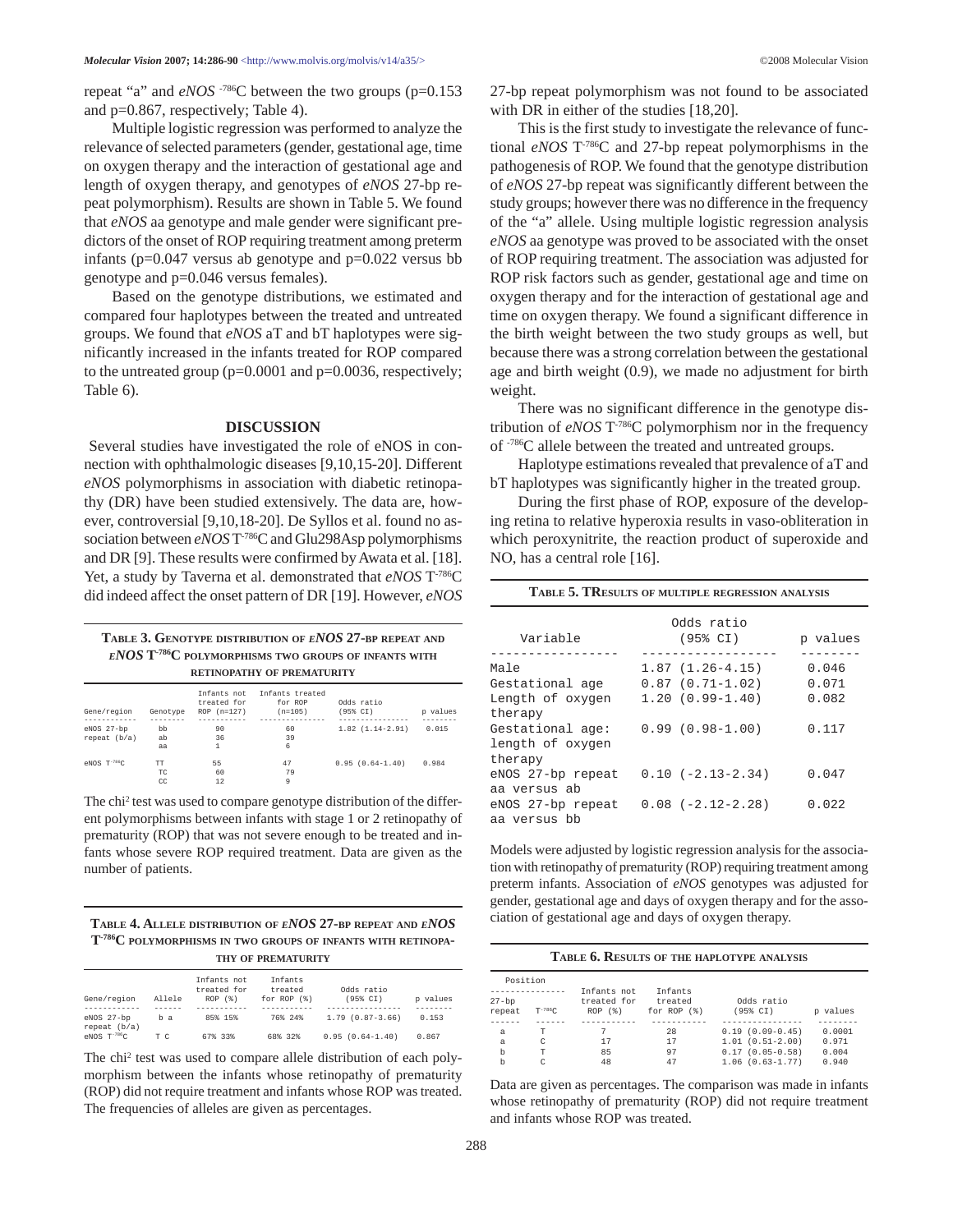Brooks et al. showed that oxygen-induced vaso-obliteration in the retina was reduced by administration of an NOS inhibitor or by targeted disruption of the *eNOS* gene in a mouse model, indicating a deleterious role of eNOS-derived NO in the first phase of ROP [15]. Beauchamp et al. found that inhibition of NOS aggravated the retinal vaso-obliteration during exposure to hyperoxia in a rat model [16].

The vaso-obliterative first phase of ROP leads to retinal hypoxia, which, in turn, predisposes to the second phase characterized by abnormal vasoproliferation. Evidence suggests that NO can inhibit angiogenesis under some circumstances, however, present data are controversial.

Mouse implant and chick chorioallantoic membrane models can be used to inhibit, angiogenesis by a NO-donor Snitroso N-acetyl glutathione [21]. Ando, et al. used *eNOS* knockout mice with ischemic retinopathy and detected, a significant decrease in neovascularization [17]. Interestingly, Campochiaro et al. found that NO in low concentrations triggered the expression of VEGF, which then induced neoangiogenesis [22].

Functional 27-bp repeat polymorphism has a significant role in eNOS production. Tsukada et al. and Hoffmann et al. showed a strong association between eNOS 27-bp repeat polymorphism and plasma NO metabolite levels in healthy subjects [23,24]. Li et al. also reported that NO metabolite levels were lower in those who carry the "a" allele [25]. Indeed, it was demonstrated that nuclear proteins could bind to the 27 bp repeat sequence and therefore decrease gene transcription.

Decreased NO production may aggravate retinal vasoobliteration during the first phase of ROP [15] and then the neoangiogenesis in the second phase [22]. This could explain the association found in our study between *eNOS* 27-bp aa genotype, leading to decreased eNOS production and severe ROP. However, the serum levels of NO should be determined in order to find out the exact association between *eNOS* 27-bp repeat polymorphism and the risk and severity of ROP.

It is also conceivable that the observed association between 27-bp repeat polymorphism and the severity of ROP is not directly related to NO production capacity. The *eNOS* gene is located near other genes, e.g., T-cell antigen receptor constant beta-chain, which has been shown to be strongly associated with susceptibility to microvascular complications such as retinopathy in type 1 diabetes [26]. Therefore, it is possible that the observed association between *eNOS* 27-bp repeat polymorphism and the severity of ROP is the result of linkage disequilibrium with other gene mutations.

In conclusion, we observed that the genotype distribution of *eNOS* 27-bp repeat polymorphism was significantly different in preterm infants treated for severe proliferating ROP compared to preterm infants infants with stage 1 or 2 ROP that did not require treatment. We also found that *eNOS* 27-bp aa genotype presented an independent risk factor for ROP requiring treatment. On the other hand, no association between *eNOS* T-786C and ROP was observed. These findings suggest that *eNOS* 27-bp repeat polymorphism might be associated with the development of proliferative ROP and a indicate the importance of determining the patient's genetic background when planning individual therapy.

#### **ACKNOWLEDGEMENTS**

The authors thank Andras Treszl, Ph.D. and György Duna, M.D. for collecting blood samples and clinical data and Rita Vamos, M.D. from the Clinic of Ophtalmology, Maria Street, Semmelweis University, Budapest for conducting physical examinations of the infants. This study was supported by grants from OTKA F042563-F048842 and ETT 184/2003. A. F., B. V. and A. J. S. are recipients of the Bolyai scholarship.

#### **REFERENCES**

- 1. Silverman WA, editor. Retrolental fibroplasia: a modern parable. New York: Grune & Stratton Inc; 1980.
- 2. Smith LE. Pathogenesis of retinopathy of prematurity. Acta Paediatr Suppl 2002; 91:26-8.
- 3. Gross SS, Wolin MS. Nitric oxide: pathophysiological mechanisms. Annu Rev Physiol 1995; 57:737-69.
- 4. Kimura H, Esumi H. Reciprocal regulation between nitric oxide and vascular endothelial growth factor in angiogenesis. Acta Biochim Pol 2003; 50:49-59.
- 5. Ziche M, Morbidelli L. Nitric oxide and angiogenesis. J Neurooncol 2000; 50:139-48.
- 6. Gu X, El-Remessy AB, Brooks SE, Al-Shabrawey M, Tsai NT, Caldwell RB. Hyperoxia induces retinal vascular endothelial cell apoptosis through formation of peroxynitrite. Am J Physiol Cell Physiol 2003; 285:C546-54.
- 7. Miyamoto Y, Saito Y, Kajiyama N, Yoshimura M, Shimasaki Y, Nakayama M, Kamitani S, Harada M, Ishikawa M, Kuwahara K, Ogawa E, Hamanaka I, Takahashi N, Kaneshige T, Teraoka H, Akamizu T, Azuma N, Yoshimasa Y, Yoshimasa T, Itoh H, Masuda I, Yasue H, Nakao K. Endothelial nitric oxide synthase gene is positively associated with essential hypertension. Hypertension 1998; 32:3-8.
- 8. Nakayama M, Yasue H, Yoshimura M, Shimasaki Y, Kugiyama K, Ogawa H, Motoyama T, Saito Y, Ogawa Y, Miyamoto Y, Nakao K. T-786—>C mutation in the 5'-flanking region of the endothelial nitric oxide synthase gene is associated with coronary spasm. Circulation 1999; 99:2864-70.
- 9. de Syllos RW, Sandrim VC, Lisboa HR, Tres GS, Tanus-Santos JE. Endothelial nitric oxide synthase genotype and haplotype are not associated with diabetic retinopathy in diabetes type 2 patients. Nitric Oxide 2006; 15:417-22.
- 10. Taverna MJ, Sola A, Guyot-Argenton C, Pacher N, Bruzzo F, Chevalier A, Slama G, Reach G, Selam JL. eNOS4 polymorphism of the endothelial nitric oxide synthase predicts risk for severe diabetic retinopathy. Diabet Med 2002; 19:240-5.
- 11. Nasreen S, Nabika T, Shibata H, Moriyama H, Yamashita K, Masuda J, Kobayashi S. T-786C polymorphism in endothelial NO synthase gene affects cerebral circulation in smokers: possible gene-environmental interaction. Arterioscler Thromb Vasc Biol 2002; 22:605-10.
- 12. Hussain N, Clive J, Bhandari V. Current incidence of retinopathy of prematurity, 1989-1997. Pediatrics 1999; 104:e26.
- 13. R Development Core Team. R: A language and environment for statistical computing. Vienna: R Foundation for Statistical Computing; 2005.
- 14. Venables WN, Ripley BD. Modern Applied Statistics with S. 4th ed. New York: Springer; 2002.
- 15. Brooks SE, Gu X, Samuel S, Marcus DM, Bartoli M, Huang PL,